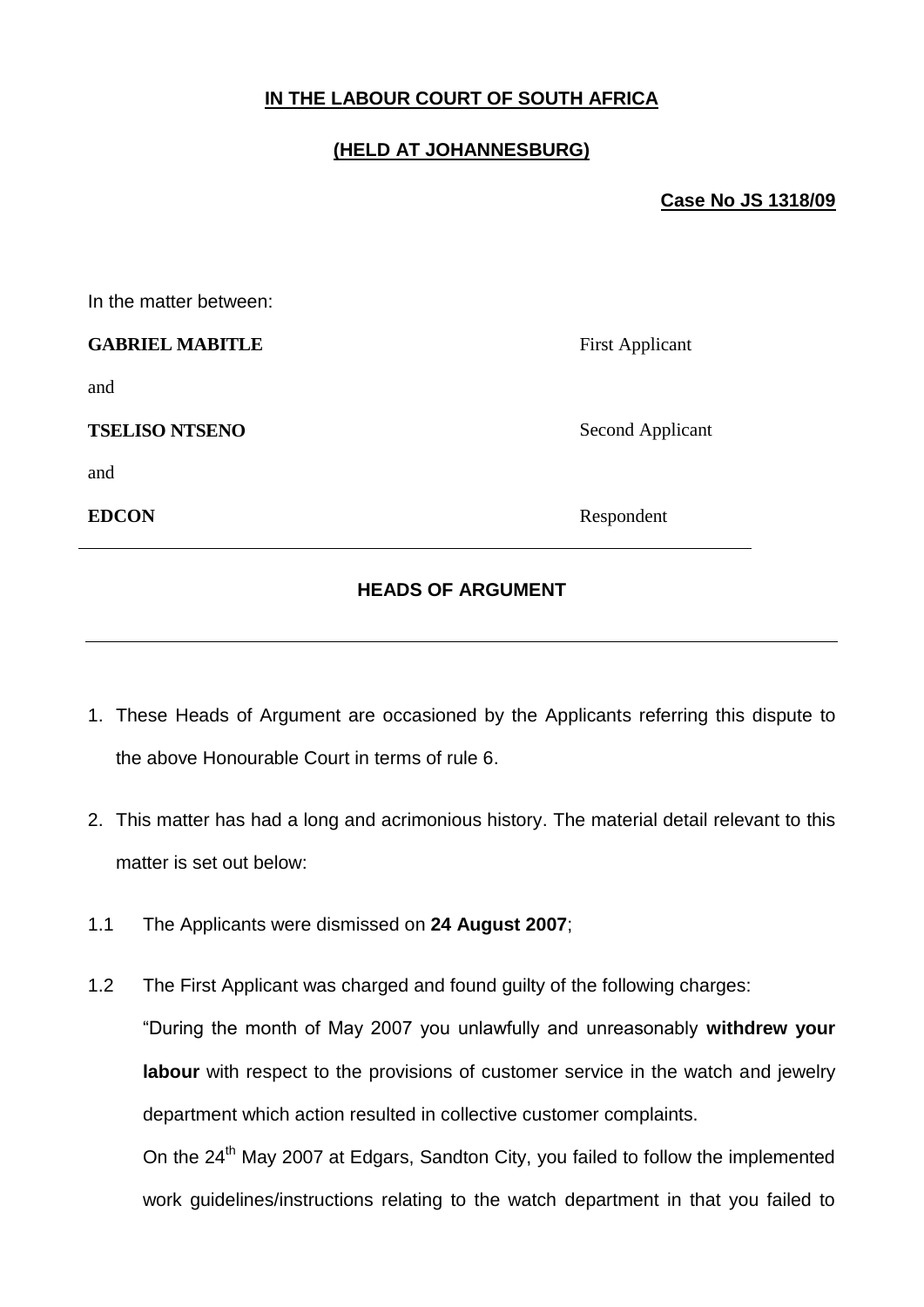assist a customer in the replacing of a watch strap and battery of a watch resulting in a lack of customer service, total disregard for the PIPP values, potentially losing the customer and also bringing the name of the company into disrepute.

On the 24<sup>th</sup> May 2007 at Edgars, Sandton City, you refused to obey a lawful and reasonable instruction from a departmental manager (Elvis Seoma) relating to the assisting of a customer in replacing a watch strap and battery to a watch, resulting in an act of gross insubordination against a superior, and a breach of the trust relationship between the employer and the employee."

1.1 The Second Applicant was charged and found guilty of the following charges:

"During the month of May 2007 you unlawfully and unreasonably withdrew your labour with respect to the provisions of customer service in the watch and jewelry department which action resulted in collective customer complaints.

On the 23<sup>rd</sup> of May 2007 at Edgars, Sandton City, you failed to follow the implemented work guidelines/instructions relating to the watch department in that you failed to assist a customer in the replacing of a watch strap of a watch resulting in a lack of customer service, total disregard for the PIPP values, potentially losing the customer and also bringing the name of the Company into disrepute."

- 1.3 They referred an unfair dismissal dispute to the CCMA on **11 September 2007 [See pg 68 – 71 of bundle A]**;
- 1.4 On **8 October 2007** the CCMA issued a dismissal ruling, occasioned by the Applicants' non-attendance at the hearing of the matter **[See pg 72 of bundle A]**;
- 1.5 On **6 November 2007** the Applicants brought an application for rescission against the dismissal ruling **[See pg 186-192 of trial bundle]**; **[this is more than the 14 days provided for in CCMA rule 32]**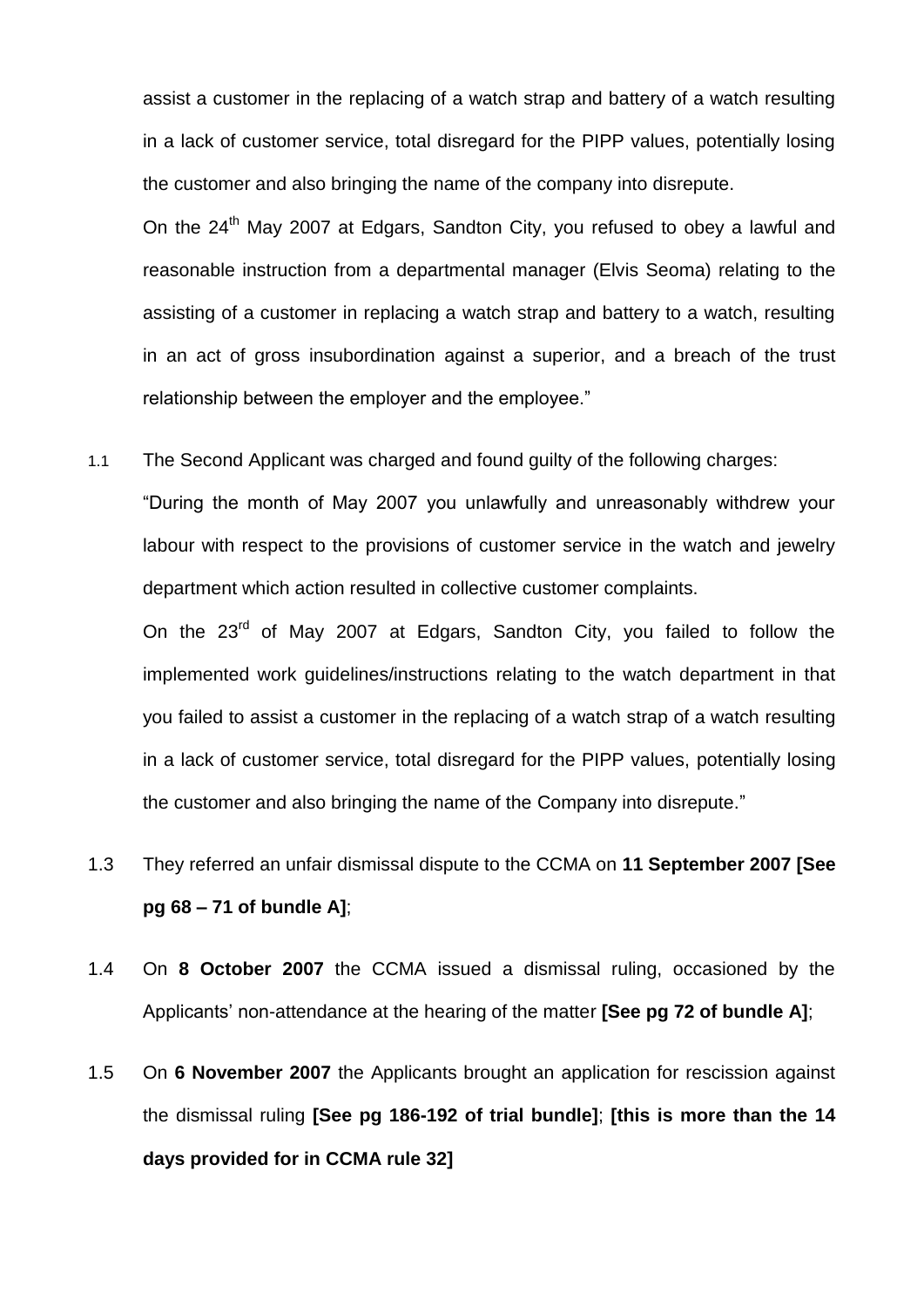- 1.6 On 20 November 2007 the respondent entered a notice of opposition to the rescission application **[See pg 197 of trial bundle]**;
- 1.7 On **3 December 2007** the CCMA issued a rescission ruling, that the dismissal ruling would not be rescinded **[See pg 73 – 77 of bundle A]**;
- 1.8 On **7 March 2008** the Applicants brought a review application in the Labour Court against the rescission ruling **[outside of the 6 works provided for in section 145 of the LRA] [See pg 166 – 177 of trial bundle]**;
- 1.9 On **25 November 2008** the parties agreed to remit the matter back to the CCMA and the Third Respondent accordingly entered a rule 17.1 notice **[See pg 273 of trial bundle ]**;
- 1.10 On **12 February 2009** the Labour Court issued a consent order remitting the matter back to the CCMA **[See pg 78 of bundle A]**;
- 1.11 On 27 March 2009 the CCMA issued a set down for arbitration **[See pg 80 of bundle A]**;
- 1.12 On 4 May 2009 the CCMA issued a second notice of set down for arbitration **[See pg 81 – 82 of bundle A]**;
- 1.13 During the arbitration proceedings held on about **30 July 2009** the Applicants raised a **jurisdictional point** stating that they were actually dismissed as a result of participation in an illegal strike action and accordingly the Labour Court has jurisdiction to hear the dispute;
- 1.14 On **12 August 2009** the CCMA issued a jurisdictional ruling finding that it lacked jurisdiction and that the matter should be referred to the Labour Court **[See pg 83- 85 of bundle A]**;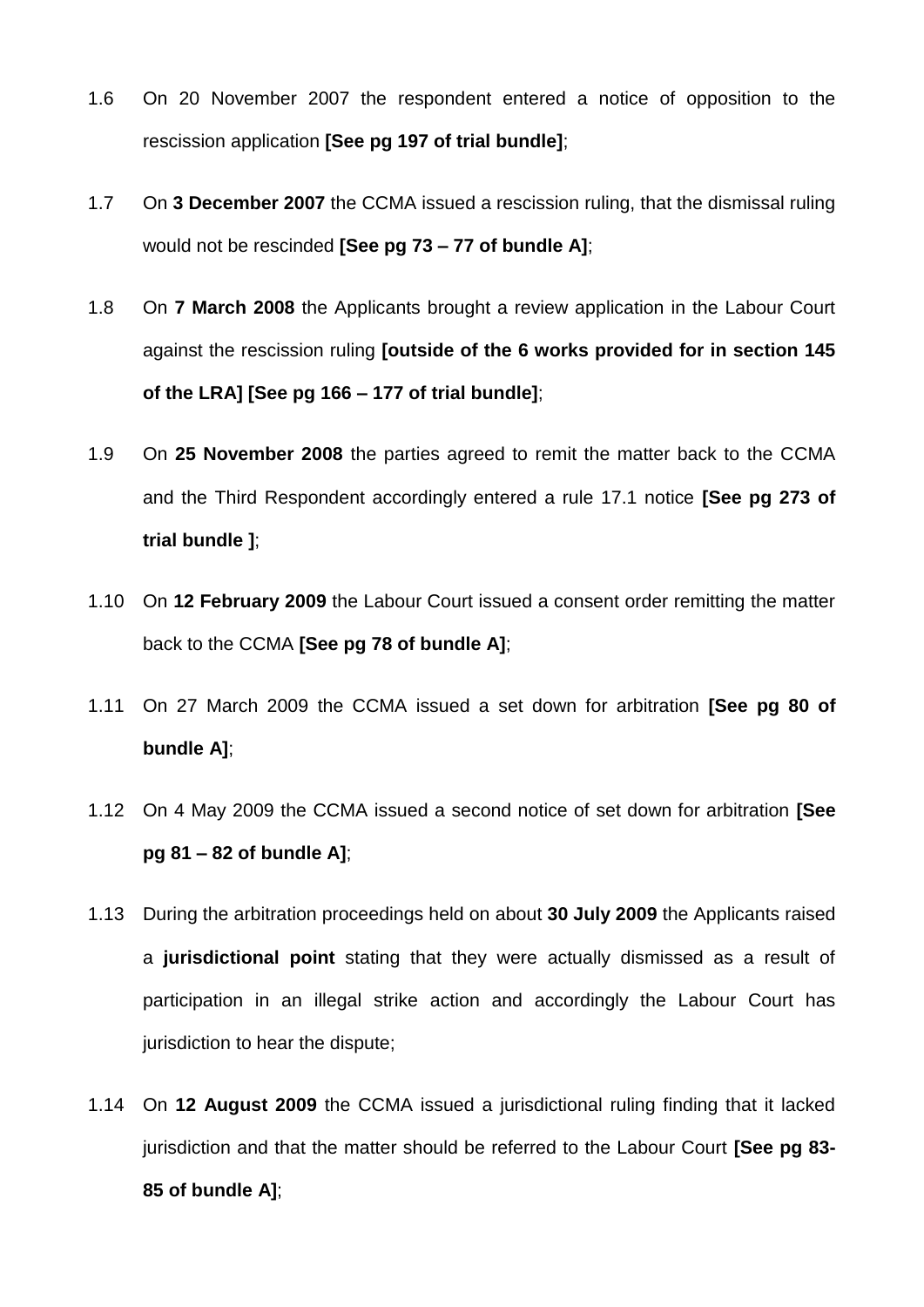# 1.15 On **4 December 2009 [4 months after the jurisdictional ruling was issued]** the Applicants filed a statement of claim in terms of rule 6 of the Labour Court rules.

2 The above facts are common cause [See pre-trial minute pg 101-106].

### **Preliminary points**

# **LATE REFERRAL OF THE DISPUTE TO THE LABOUR COURT AND NOT DILIGENTLY PROSECUTING THIS MATTER**

- 3 This dispute should not be heard by the above honourable court based on the second point in limine that will be advanced.
- 4 Should the dispute relate to a dismissal as a result of an unprotected strike, the dispute must be referred to the Labour Court within 90 days. **[Section 191 of the LRA]**
- 5 Although it is denied that the Applicants were dismissed for engaging in an unprotected strike , in the circumstances the dispute should have been referred 90 days after conciliation. It is common cause that conciliation did not take place, but a jurisdictional ruling was issued on 12 August 2009.
- 6 It is respectfully submitted that the dispute should have been referred to the Labour Court **90 days** from this date but that the dismissal was actually referred **some 4 months later**.
- 7 It is respectfully submitted that the time periods would also hold true should the Applicants allege that their dismissal was automatically unfair.
- 8 It is respectfully submitted that despite the proceedings that took place since the dismissal of the Applicants, coupled with the fact that they were dismissed for misconduct, that the construction of time limits above should not be relied upon. In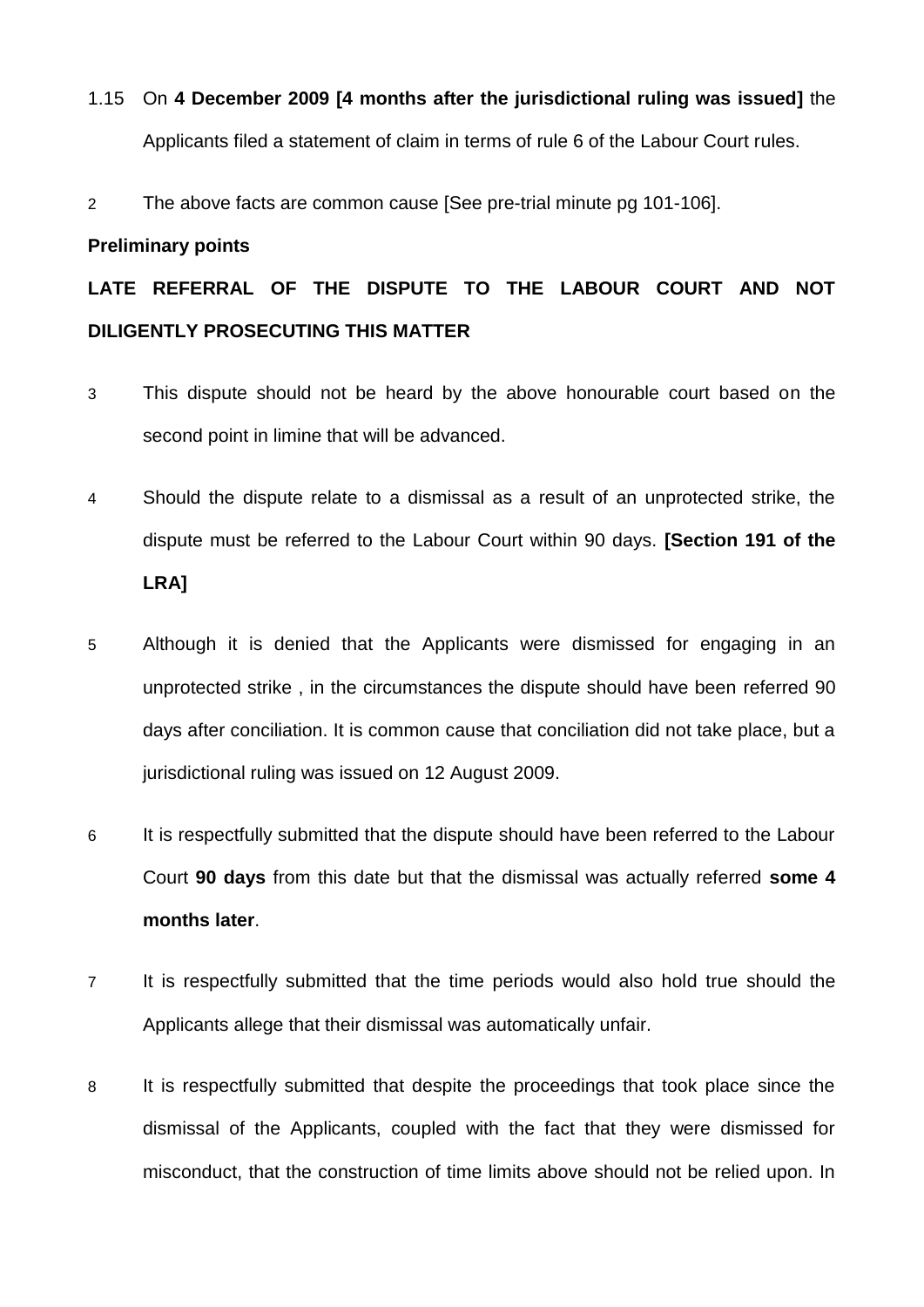the event it is relied upon, the Applicants have referred this dispute to the above Honourable Court out of time and accordingly must seek condonation.

- 9 It is respectfully submitted that the Applicants were dismissed on 24 August 2007 and despite the ancillary proceedings, it took them more than two years to bring their statement of claim before the above Honourable Court. This is an unreasonable delay and this should way heavily against the Applicants.
- 10 The Applicant's referral to this Court must accordingly be dismissed for lack of jurisdiction.

#### **Nature of the dispute**

- 3. The Applicants have referred this dispute to the above Honourable court in terms of rule 6. Their referral is based on the Applicants being of the belief that charge 1, levelled against both the First and Second Applicants, "**implies that the Applicants were embarking upon an unprotected industrial action of which that was not the case**" **[See pg 6 of bundle A line 11-13]**.
- 11 The charge in question reads as follows "**during the month of May 2007 you unlawfully and unreasonably withdrew your labour with respect to the provisions [sic] of customer service in the watch and jewellery department which action resulted in collective customer complaints**"**[ See pg 61 and 65 of bundle A].**
- 12 The Applicants contend that the true nature of the dispute is that the Respondent unilaterally changed the terms and conditions of employment **[page 6 Bundle A, line 27 –page 7 line 17]** and that **the reason for dismissal was to compel them to accept a demand in respect of a matter of mutual interest**. **[ section 187(1)(c)]**.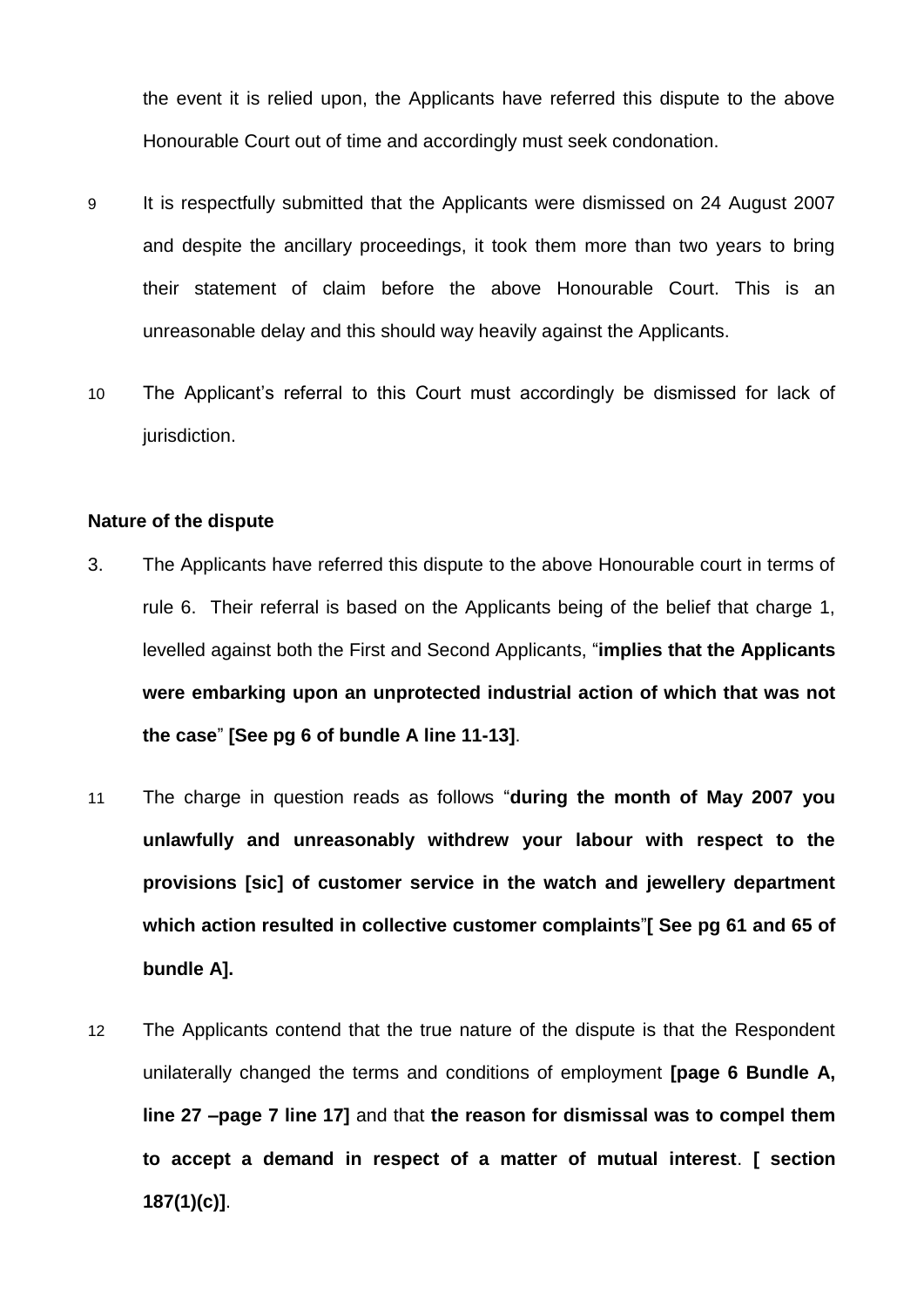- 13 However the relief sought is that the dismissal if the Applicants be found to be **unfair and that they be retrospectively reinstated. [page 7 of bundle A line 22- 27.**
- 4. It is respectfully submitted that although the Applicant decides on how to categorise a dispute, in the circumstances the Applicants are relying on what they believe the Respondent **implied rather than the actual state of affairs**.
- 14 Even on their own version, they did not engage in a strike and were dismissed for misconduct. **[trial bundle page 173 line: 5-6 (Mabitle's affidavit) page 184-185 Ntseno line 1-2] [See pg 6 of bundle A line 11-13]**.
- 15 This is an opportunistic referral to this above honourable court to convert a dismissal for misconduct into a dismissal for an illegal strike, come unilateral change to terms and conditions in an attempt to couch this dispute as an automatically unfair dismissal dispute. The immediate benefit is to attempt to solicit payment of 24 months compensation rather than 12 months.
- 16 It is respectfully submitted that this dispute should be arbitrated by the CCMA and that any delay in bringing this matter to finality rests solely with the Applicants and is of their own making.

#### **Other relevant facts**

17 A strike is defined as "the partial or completed concerted refusal to work, or the retardation or obstruction of work, by persons who are or have been employed by the same employer or by different employers, for the purpose of remedying a grievance or resolving a dispute in respect of any matter of mutual interest between employer and employee, every reference to "**work**" in this definition includes overtime work, whether it is voluntary or compulsory" **[See section 213 of the Labour Relations Act 66 of 1995, as amended]**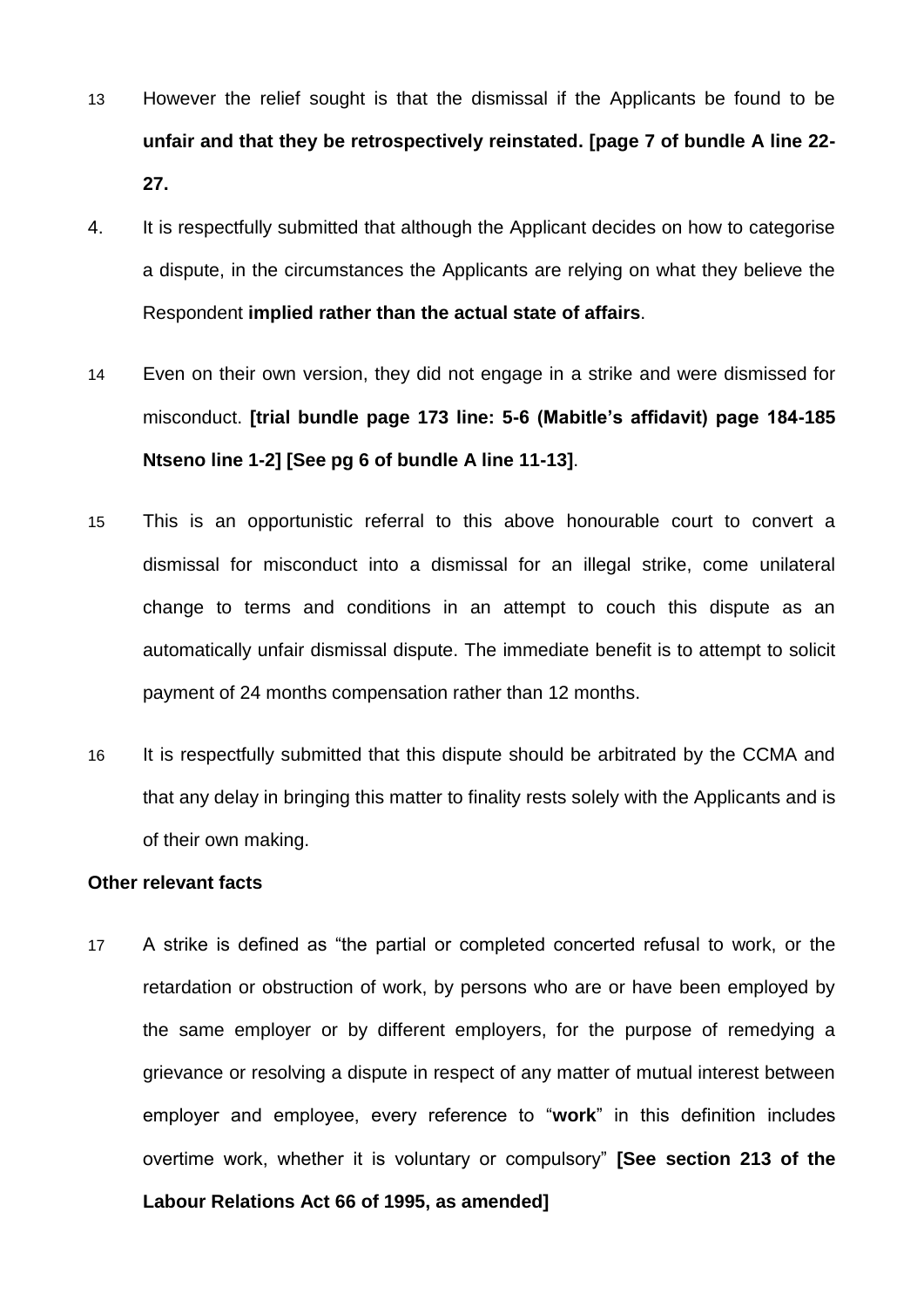- 18 Should the honourable court find that this conduct does fall within the definition of a strike then it is respectfully submitted that the Code of Good Practice: Dismissal provides that participation in a strike that does not comply with the provisions of chapter IV is misconduct **[Schedule 8 to the LRA: section 6(1)]**. It is respectfully submitted that the misconduct committed by the First and Second Applicant does not fall within the ambit of chapter IV.
- 5. It is further respectfully submitted that even with a great degree of latitude, and an imaginative construction, the First and Second Applicant's misconduct **does not constitute that of an illegal strike**.
- 6. The Respondent did not dismiss the First and Second Applicants for participation in an unprotected strike, but rather for committing misconduct.
- 7. The First and Second Applicants confirmed on affidavit that they were dismissed for misconduct **[See pg 173 of trial bundle para 11- 13, pg 184 of trial bundle]**.
- 8. The First and Second Applicants have intentionally crafted their referral as a dismissal as a result of them participating in unlawful strike action, to cast dispersions on whether the Respondent has complied with the substantive and procedural requirements set out in the Code of Good Practice: Dismissal. This includes a determination of the substantive fairness of the dismissal by considering:
- 8.1 The seriousness of the contravention of the LRA;
- 8.2 The attempts made to comply with the LRA; and
- 8.3 Whether or not the strike was in response to unjustified conduct by the employer.
- 9. Although it is the Respondent's case that the Applicants were dismissed for misconduct and not for participation in an unlawful strike, insofar as the Court may find that the Applicants were dismissed for participation in an unlawful strike, the following is respectfully submitted: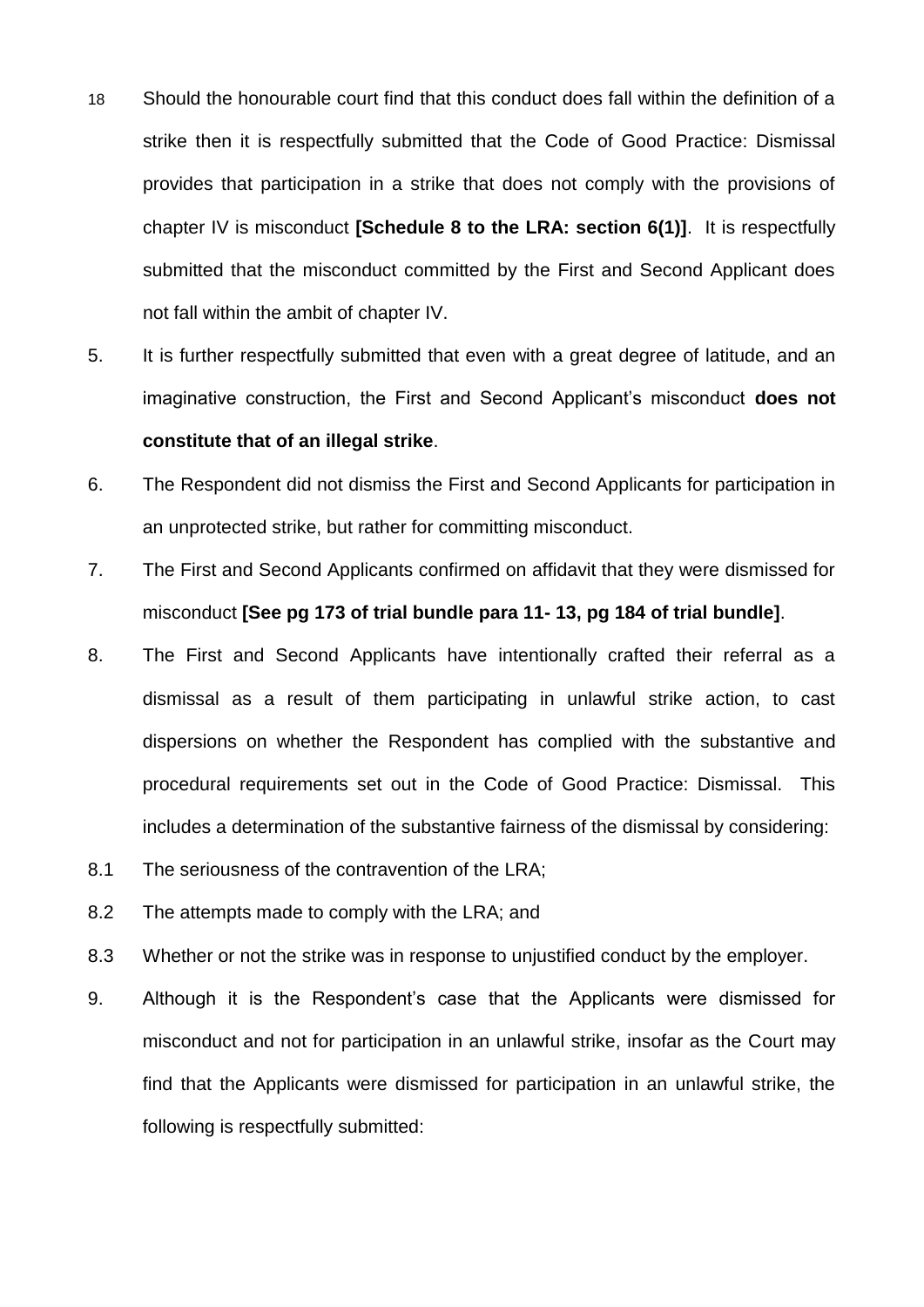- 9.1 The First and Second Applicants have seriously contravened the act by not having complied with nay of the prescripts of chapter IV dealing with the process in which the right to strike is established;
- 9.2 They made no attempts to comply with this act and were at all relevant times represented by the union; and
- 9.3 The strike was not in response to unjustified conduct by the employer, as the Applicants at all relevant times provided the service of changing watch straps, and took an about turn in not providing these services, or refusing to provide these services to customers unreasonably.
- 10. The procedure set out in the Code of Good Practice: Dismissal relevant to a dismissal for industrial action requires that the employer contact a trade union official to discuss the course of action it attends to adopt, at the earliest opportunity. It further provides that the employer should issue an ultimatum in clear and unambiguous terms that should state what is required of the employees and what sanction will be imposed if they do not comply with the ultimatum. The employees should then be afforded sufficient time to reflect on the ultimatum and respond to it, either by compiling with it or rejecting it. **If the employer cannot reasonably be expected to extend these steps to the employees in question, the employer may dispense with them**.
- 11. The bone of contention for the First and Second Applicants were that they believed that they were entitled to additional remuneration for replacing watch straps. To this end they held a meeting with the Human Resources Department and eventually escalated their concern to the Respondent's Head Office and received feedback that the changing of the watch straps formed part of their job function and as such they would not receive further compensation<sup>1</sup>. The First and Second Applicant then

<u>.</u>

 $<sup>1</sup>$  See pg 55 para 6 and pg 51 para 1</sup>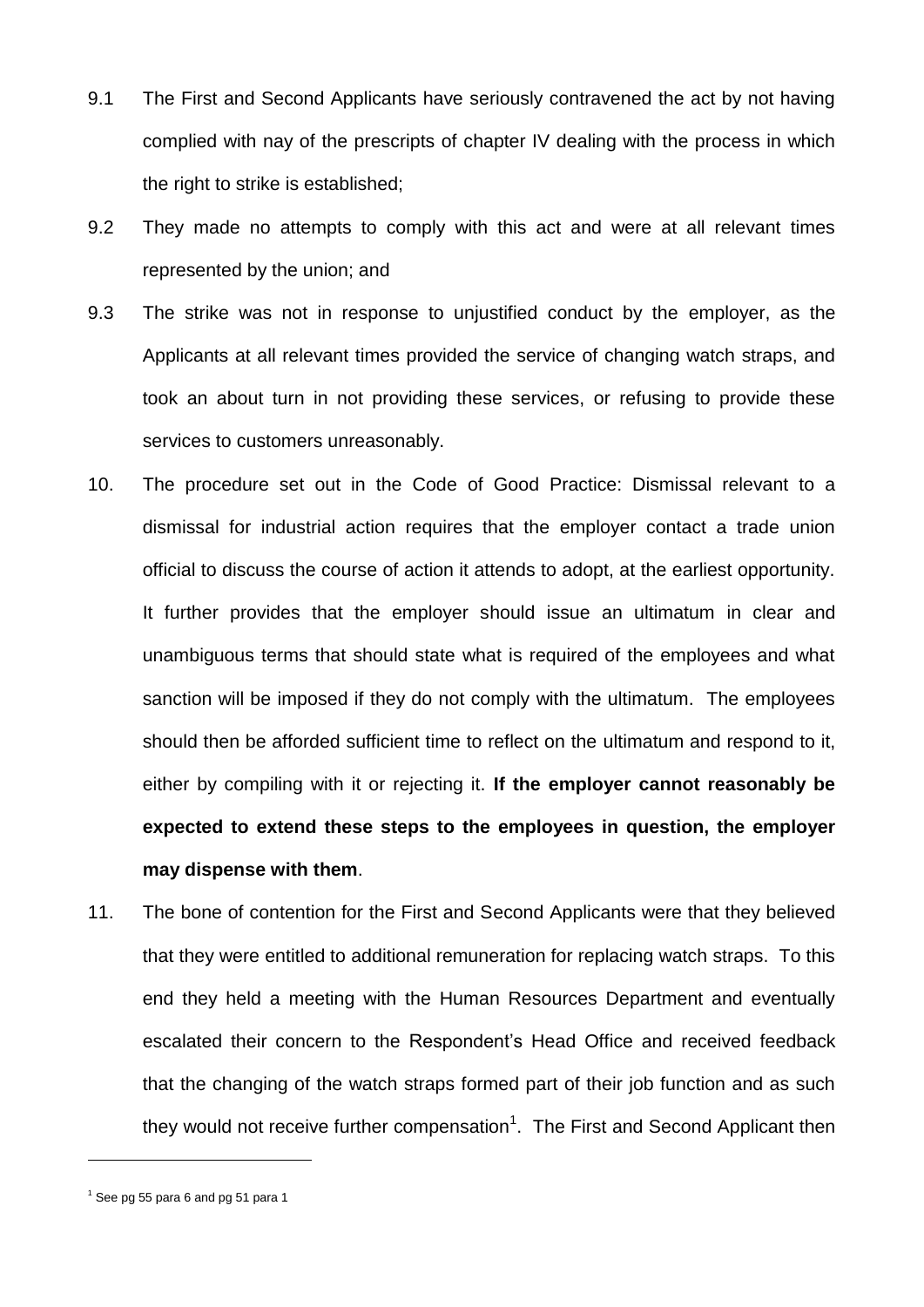called an additional meeting with the HR Department wherein they refused to perform the function in question. It is respectfully submitted that although it is the Respondent's case that the Applicants were dismissed for misconduct, the Respondent has reasonably complied with the procedural requirements set out in the Code of Good Practice sections 6(2) and that should it be alleged that the employer has fallen short with the procedural requirements set out therein, the employer cannot reasonably have been expected to extend these steps to the First and Second Applicants.

#### DATED at SANDTON on this the day of MAY 2012

# **Norton Rose South Africa** (incorporated as Deneys Reitz Inc) Respondent's Attorneys 34 Fredman Drive P O Box 784903, Sandton 2146 Tel: 011 685 8868 Fax: 011 301 3367 Ref: Ms T Govender/ Mr S Gule/ EDG207

**\_\_\_\_\_\_\_\_\_\_\_\_\_\_\_\_\_\_\_\_\_\_\_\_**